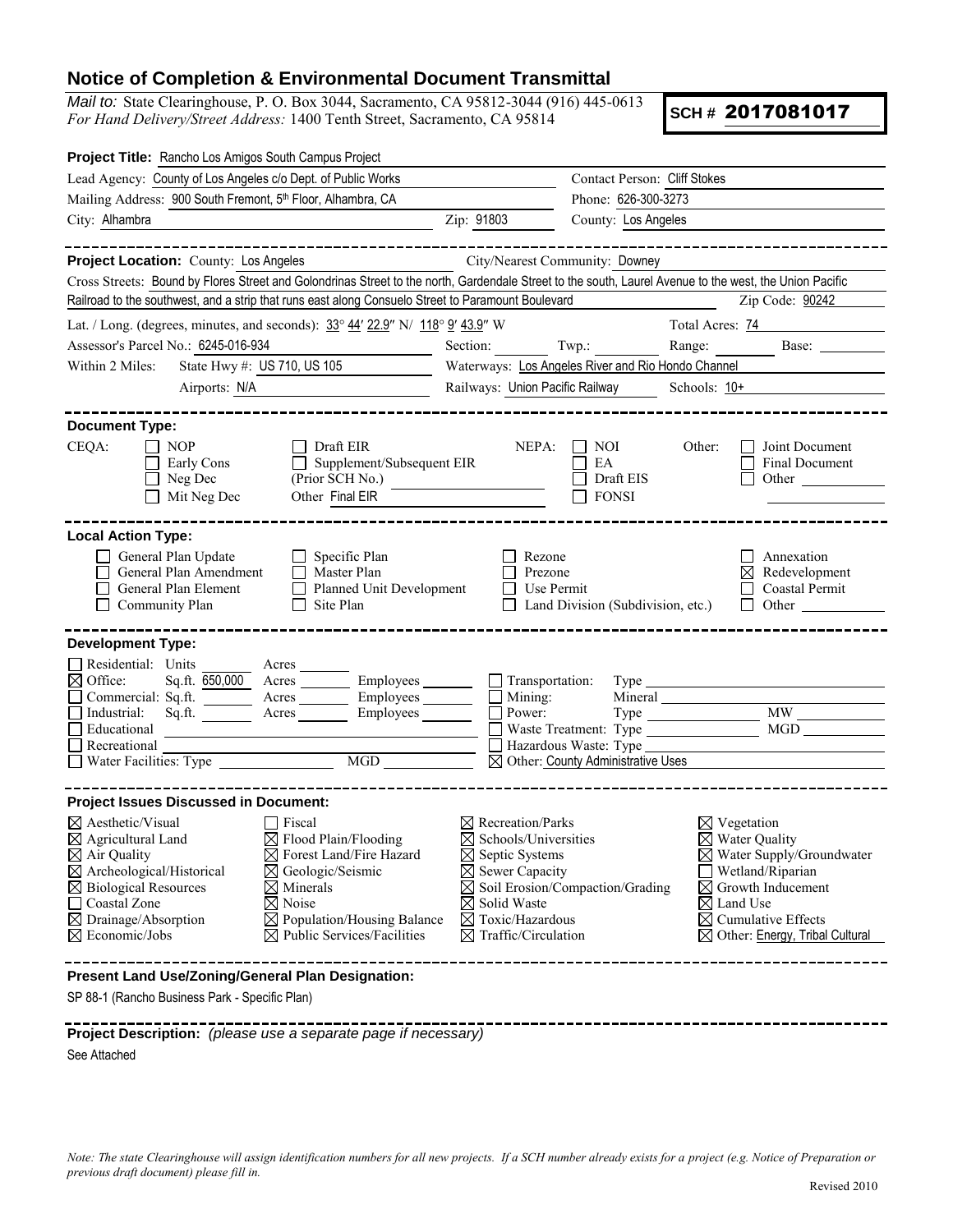## **Reviewing Agencies Checklist**

|                                  | Lead Agencies may recommend State Clearinghouse distribution by marking agencies below with and "X".<br>If you have already sent your document to the agency please denote that with an "S". |    |                                                                                                                                                                                                                                      |  |  |
|----------------------------------|----------------------------------------------------------------------------------------------------------------------------------------------------------------------------------------------|----|--------------------------------------------------------------------------------------------------------------------------------------------------------------------------------------------------------------------------------------|--|--|
|                                  | Air Resources Board                                                                                                                                                                          |    | Office of Historic Preservation                                                                                                                                                                                                      |  |  |
|                                  | Boating & Waterways, Department of                                                                                                                                                           |    | Office of Public School Construction                                                                                                                                                                                                 |  |  |
|                                  | California Emergency Management Agency                                                                                                                                                       |    | Parks & Recreation, Department of                                                                                                                                                                                                    |  |  |
|                                  | California Highway Patrol                                                                                                                                                                    |    | Pesticide Regulation, Department of                                                                                                                                                                                                  |  |  |
| S                                | Caltrans District # 7                                                                                                                                                                        |    | Public Utilities Commission                                                                                                                                                                                                          |  |  |
|                                  | Caltrans Division of Aeronautics                                                                                                                                                             |    |                                                                                                                                                                                                                                      |  |  |
|                                  | <b>Caltrans Planning</b>                                                                                                                                                                     |    | Resources Agency                                                                                                                                                                                                                     |  |  |
|                                  | Central Valley Flood Protection Board                                                                                                                                                        |    | Resources Recycling and Recovery, Department of                                                                                                                                                                                      |  |  |
|                                  | Coachella Valley Mountains Conservancy                                                                                                                                                       |    | S.F. Bay Conservation & Development Commission                                                                                                                                                                                       |  |  |
|                                  | Coastal Commission                                                                                                                                                                           |    | San Gabriel & Lower L.A. Rivers and Mtns Conservancy                                                                                                                                                                                 |  |  |
| $\equiv$                         | Colorado River Board                                                                                                                                                                         |    | San Joaquin River Conservancy                                                                                                                                                                                                        |  |  |
| $\overline{\phantom{a}}$         | Conservation, Department of                                                                                                                                                                  |    | Santa Monica Mountains Conservancy                                                                                                                                                                                                   |  |  |
|                                  | Corrections, Department of                                                                                                                                                                   |    | <b>State Lands Commission</b>                                                                                                                                                                                                        |  |  |
|                                  | Delta Protection Commission                                                                                                                                                                  |    | SWRCB: Clean Water Grants                                                                                                                                                                                                            |  |  |
|                                  | Education, Department of                                                                                                                                                                     |    | <b>SWRCB: Water Quality</b>                                                                                                                                                                                                          |  |  |
| $\frac{1}{1}$                    | <b>Energy Commission</b>                                                                                                                                                                     |    | <b>SWRCB: Water Rights</b>                                                                                                                                                                                                           |  |  |
|                                  | Fish & Wildlife Region $#$                                                                                                                                                                   |    | Tahoe Regional Planning Agency                                                                                                                                                                                                       |  |  |
| $\equiv$                         | Food & Agriculture, Department of                                                                                                                                                            | S. | Toxic Substances Control, Department of                                                                                                                                                                                              |  |  |
|                                  | Forestry and Fire Protection, Department of                                                                                                                                                  |    | Water Resources, Department of                                                                                                                                                                                                       |  |  |
| $\frac{1}{\sqrt{1-\frac{1}{2}}}$ | General Services, Department of                                                                                                                                                              |    |                                                                                                                                                                                                                                      |  |  |
|                                  | Health Services, Department of                                                                                                                                                               |    |                                                                                                                                                                                                                                      |  |  |
|                                  | Housing & Community Development                                                                                                                                                              |    | Other <u>and the series of the series of the series of the series of the series of the series of the series of the series of the series of the series of the series of the series of the series of the series of the series of t</u> |  |  |
|                                  | Native American Heritage Commission                                                                                                                                                          |    |                                                                                                                                                                                                                                      |  |  |
|                                  | Local Public Review Period (to be filled in by lead agency)                                                                                                                                  |    |                                                                                                                                                                                                                                      |  |  |
| Starting Date June 12, 2020      |                                                                                                                                                                                              |    | Ending Date by the state of the state of the state of the state of the state of the state of the state of the state of the state of the state of the state of the state of the state of the state of the state of the state of       |  |  |
|                                  | Lead Agency (Complete if applicable):<br>Consulting Firm: ESA<br>Address: 80 South Lake Avenue, Suite 570<br>City/State/Zip: Pasadena, CA 91101                                              |    | Applicant: County of Los Angeles Department of Public Works<br>Address: 900 South Fremont Avenue, 5th Floor<br>City/State/Zip: Alhambra, CA 91803                                                                                    |  |  |
|                                  | Contact: Addie Farrell<br>Phone: (626) 714-4610                                                                                                                                              |    | Phone: (562) 300-3273                                                                                                                                                                                                                |  |  |
|                                  | <b>Signature of Lead Agency Representative:</b>                                                                                                                                              |    | Date: 6/8/20                                                                                                                                                                                                                         |  |  |

Authority cited: Section 21083, Public Resources Code. Reference: Section 21161, Public Resources Code.